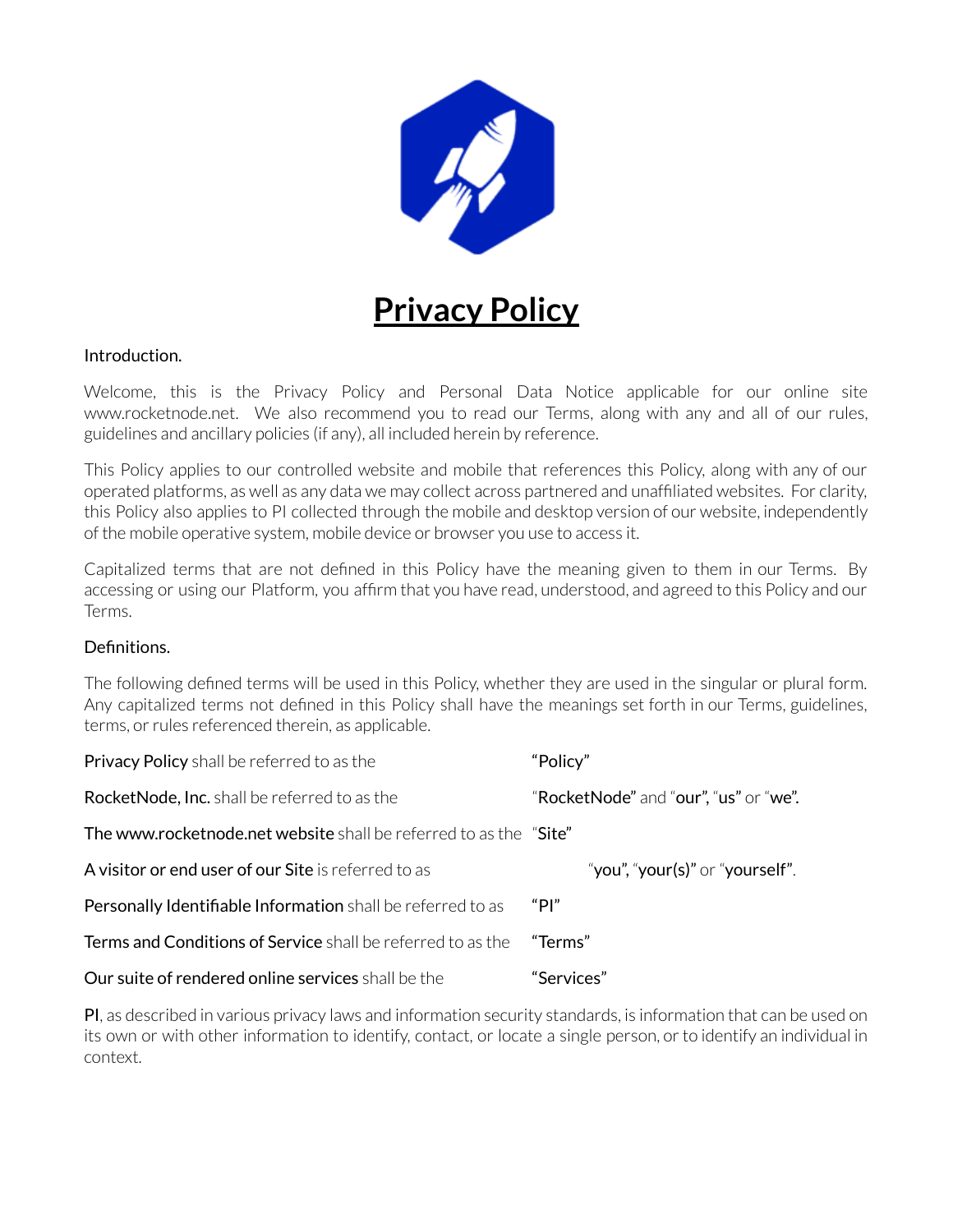In addition, the terms "collect", "process", "treat", "use", "share", "disclose", "divulge" and analogous words shall refer to your PI and other data collected from our visitors and end users.

### User Agreement & Registration.

As a user of our Site, you will be asked to agree to this Policy by clicking on the "I Agree" checkbox on the registration page, pop-up box, tab or other analogous means. Through that action, you thereby acknowledge and agree to the terms of this Policy, which is and constitutes a legal, binding agreement between you and RocketNode.

Overall, this Policy is freely available for your review prior to registration, and if you do not agree to its terms, your remedy shall consist of not registering an account and exiting the web tab through which you visited our Site. Accordingly, by registering with us and/or otherwise using our products and services, you consent to the collection, transfer, processing, storage, and disclosure of your PI as described in this Policy.

### User Eligibility.

RocketNode does not knowingly provide its Services to persons: (i) under the age of eighteen (18); (ii) that are convicted criminals or child molesters; (iii) that have had their account previously disabled for violations of our Terms or Policy; (iv) that are otherwise prohibited from receiving our products, Services, or software under applicable laws. Henceforth, if you under the age of eighteen, you may not access RocketNode and our Services even under the direct, express and unequivocal supervision of your parent or legal guardian.

Users are prohibited from providing RocketNode with personally identifiable information of persons under the age of thirteen (13) without the consent of their parents or legal guardians. RocketNode does not knowingly collect any kind of information from any person under the age of thirteen (13).

In compliance with the Children's Online Privacy Protection Act of 1998, 15 U.S.C. 6501–6505 ("COPPA"), if we learn or have reason to suspect that any user or that any client, project or customer data appertains persons under the age of thirteen (13), we will freeze and/or delete any PI under that user's account, without prior notice and without responsibility.

We reserve the right to request any and all applicable proof of identification and consent proof from our users, at any moment, without prior notice, and at our sole and final discretion. Upon the failure to provide such proof of age, we reserve the right to immediately freeze, block or cancel the account, with no liability.

#### How Do We Collect Information?

Our platform will collect certain personally identifying information when downloading and using our Site, when registering for an account, when making an individual purchase, when purchasing any recurring subscription, when providing any user generated content, when using third party advertising networks, when interacting with any users, and other means which may result applicable.

We may also collect PI from you when you subscribe to a newsletter or enter your email address, answer to a survey, fill out a form, use live chat or enter information on our Site. Note that if you choose not to provide some PI, we may not be able to provide the Services or respond to user requests.

Generally, through the provision of the Services, RocketNode may collect the following types of PI: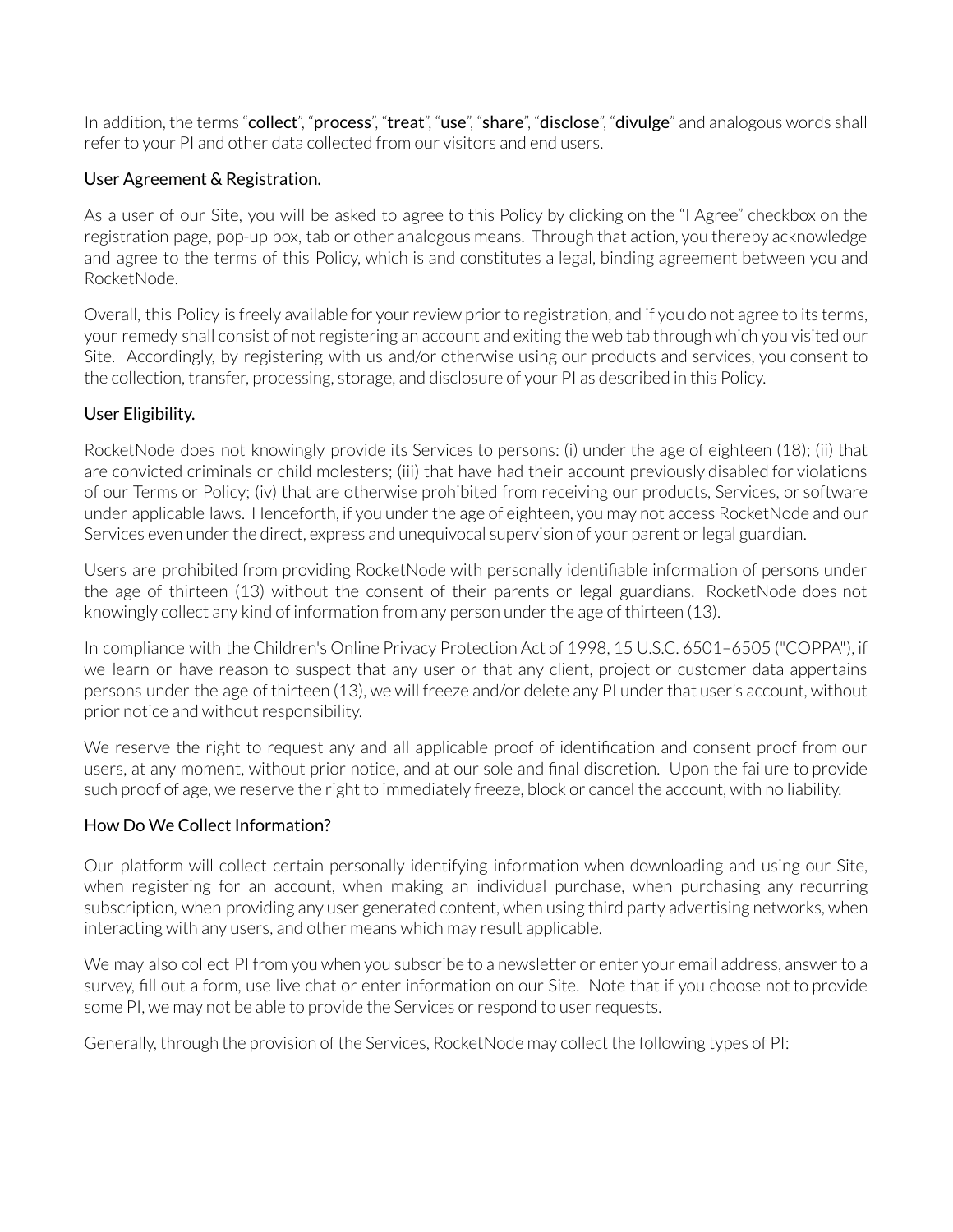| Personal<br>Information.                                       | Includes information that can be used to personally identify an individual person,<br>such as: (e.g. name (first and last) and email address). Accordingly, you hereby<br>represent and warrant to RocketNode that you have the necessary rights and<br>authorizations required for the disclosure of any and all PI. For more information on<br>copyright and intellectual property rights, please visit our Terms.<br>Thus, Personal Information collected will include, but will not be limited to:                                                                                                              |               |                                                                                          |
|----------------------------------------------------------------|---------------------------------------------------------------------------------------------------------------------------------------------------------------------------------------------------------------------------------------------------------------------------------------------------------------------------------------------------------------------------------------------------------------------------------------------------------------------------------------------------------------------------------------------------------------------------------------------------------------------|---------------|------------------------------------------------------------------------------------------|
|                                                                | Name and Surname                                                                                                                                                                                                                                                                                                                                                                                                                                                                                                                                                                                                    | Date of birth | IP address                                                                               |
|                                                                | Address, Phone number                                                                                                                                                                                                                                                                                                                                                                                                                                                                                                                                                                                               | Email address | Financial information                                                                    |
| Non-Personal<br>Information.                                   | Includes information that cannot be used to personally identify an individual person,<br>such as anonymous usage data, general demographic information that we may collect,<br>such as number of clicks, platform types, preferences you submit and preferences<br>that are generated based on the data you submit.                                                                                                                                                                                                                                                                                                 |               |                                                                                          |
| User Generated<br>Content.                                     | or otherwise exploit when using RocketNode.                                                                                                                                                                                                                                                                                                                                                                                                                                                                                                                                                                         |               | Includes information and content that you post, upload, use, exploit, sell, subscribe to |
| Payment<br>Processing<br><u>Providers</u> .                    | We use Stripe and PayPal to process subscription payments, and therefore provide<br>them with the personal data required to charge your credit card and maintain any<br>payment information. We do not store full credit card numbers, as such sensitive<br>financial information is remotely stored on said payment processing platforms only<br>the last 4 digits for customer verification purposes. We store customer's order<br>history and IDs of all payment transactions.                                                                                                                                   |               |                                                                                          |
| Platform<br>Providers.                                         | We host our platform and the back-end of the Site using third parties, such as Google<br>Cloud Platform or Amazon Web Services. Your PI will be transferred and hosted<br>from their data centers throughout the United States and other jurisdictions.                                                                                                                                                                                                                                                                                                                                                             |               |                                                                                          |
| Technical<br>Information<br>Collected via the<br><u>Site</u> . | As you navigate through the Site, a desktop or a mobile browser, certain information<br>can be passively collected (that is, gathered without you actively providing the<br>information) using various technologies and means, such as Internet Protocol<br>addresses, cookies, Internet tags, and navigational data collection.                                                                                                                                                                                                                                                                                    |               |                                                                                          |
| Internet Protocol<br><u>(IP) addresses</u> .                   | An IP Address is a number assigned to your computer by your Internet service<br>provider so you can access the Internet and is generally considered to be<br>non-personally identifiable information, because in most cases an IP address is<br>dynamic (changing each time you connect to the Internet), rather than static (unique<br>to a particular user's computer). We use your IP address to diagnose problems with<br>our server, report aggregate information, determine the fastest route for your<br>computer to use in connecting to our Site, and administer and improve services to our<br>consumers. |               |                                                                                          |
| Cookies.                                                       | A "cookie" is a bit of information that a website sends to your web browser that helps<br>the site remember information about you and your preferences. Fields used by our<br>cookies include, but will not be limited to:<br>• session of anonymous customer;<br>• recently viewed products of anonymous customer;                                                                                                                                                                                                                                                                                                 |               |                                                                                          |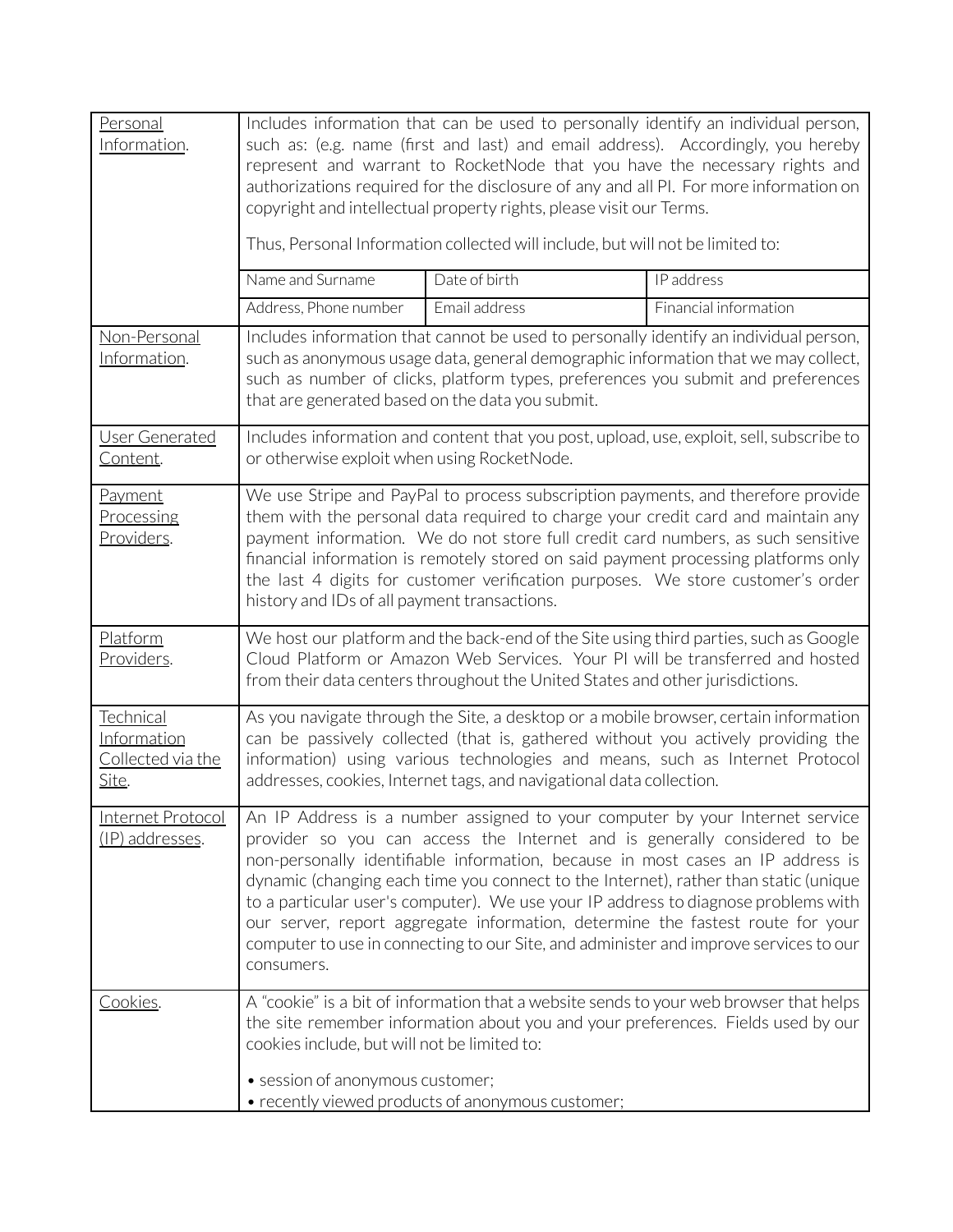|                                  | · logged in customer session;<br>• logged in customer ID.                                                                                                                                                                                                                                                                                                                                                                                                              |
|----------------------------------|------------------------------------------------------------------------------------------------------------------------------------------------------------------------------------------------------------------------------------------------------------------------------------------------------------------------------------------------------------------------------------------------------------------------------------------------------------------------|
| Internet tags.                   | Our Site and websites use Internet tags, also known as single-pixel GIFs, clear GIFs,<br>invisible GIFs, and 1-by-1 GIFs, they are smaller than cookies and tell the Site's server<br>information such as the IP address and browser type related to the visitor's<br>computer.                                                                                                                                                                                        |
| Navigational data.               | Also known as "log files," "server logs", "clickstream" data and "Internet Tags", they are<br>used for system management, to improve the content of the site, market research<br>purposes, and to communicate information to visitors.                                                                                                                                                                                                                                 |
| Analytics.                       | We may collect analytics data or use third-party analytics tools such as Google and<br>Hotjar to help us measure traffic and usage trends for the Service and to understand<br>more about the demographics of our users.                                                                                                                                                                                                                                               |
|                                  | Visit www.google.com/policies/privacy/partners for more about Google analytics and<br>practices. We may also employ third-party partners and technologies, including the<br>application of statistical modeling tools, which attempt to recognize you across<br>multiple devices.                                                                                                                                                                                      |
| <b>Aggregated</b><br>Statistics. | We may share PI with our advertisers for publishers, along with aggregate statistics,<br>metrics, and other reports about the performance of their ads or content in our<br>platform, such as the number of unique user views, demographics about the users<br>who saw their ads or content, conversion rates, and date and time information.<br>Certain features may allow you to share your personal information with advertisers<br>on our platform if you opt-out. |
|                                  | We may share aggregated anonymized or de-identified information with third parties<br>for research, marketing, analytics, and other purposes.                                                                                                                                                                                                                                                                                                                          |

# Why do We Collect Personal Information?

We will store PI for the purposes of managing collaboration with other users, improve your user experience, send newsletters and contact you about inquiries for our Services. Overall, we use the collected PI in order to:

- Provide our Services. To personalize your user experience and to allow us to deliver our platform to our customers, where they will be able to browse and purchase a selection of virtual private server (VPS) products and services such as dedicated FiveM gaming server hosting, virtual private network (VPN) and web hosting billing & automation platform (WHMCS), among other functionalities. It is made note that the username and passwords of the user accounts are fully encrypted and no third party will have any access thereto. Our full Service offering also includes, but is not limited to, managing customer profiles, user registrations, conciliation of cross-sale products and services, sending invoices and receipts, processing refunds, responding to customer support requests, process payment transactions, process advertising and marketing, and follow up with user support (e.g. live chat, email or phone inquiries).
- Account Configuration. To tailor the content and information that we may send through RocketNode, process any encrypted user credentials, process any content which we may provide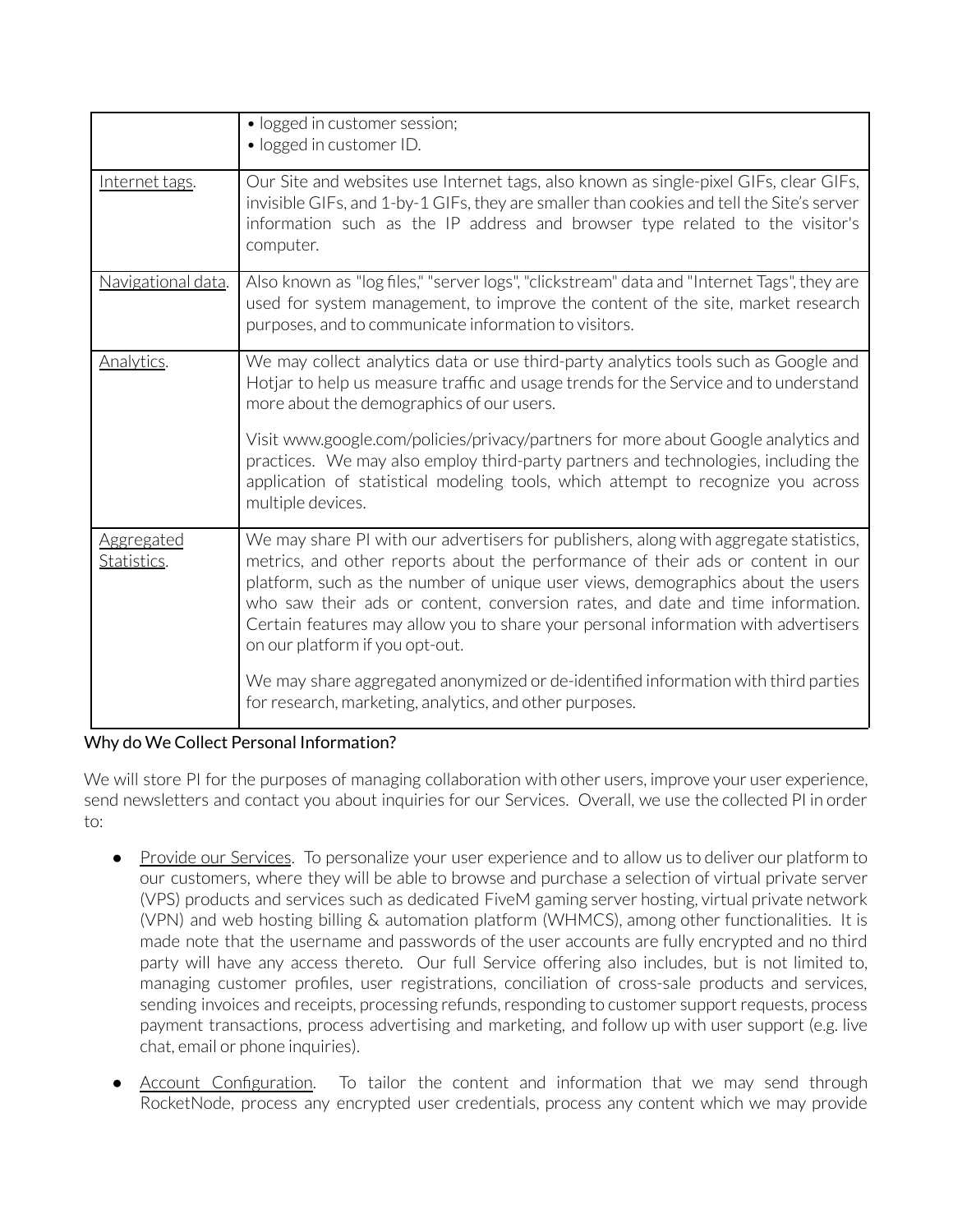access to, suggest new content offerings, offer account customization, provide personalized help and userinstructions, and to otherwise personalize your experiences while using our platform.

- User Communications. We may use your PI in order to enable user-to-user and user-to-business communications.
- Protection of our Services. We may use your PI as part of our efforts to keep our Site safe and secure (for example, for fraud monitoring, chargebacks, identity theft and fraud prevention).
- Respond to user inquiries/offer support to users. We may use your information to respond to your inquiries and solve any potential issues you might have with the use of our Services.
- Sending Marketing and Promotional Communications. We and our third-party marketing partners may use the personal information you send to us for our marketing purposes if this is in accordance with your marketing preferences. For example, when expressing an interest in obtaining information about us or our Site, subscribing to marketing or otherwise contacting us, we will collect personal information from you.

If you do not wish to disclose any or part of your PI to us, you may still be able to use some of the functionalities of our Site, though we will not be able to guarantee that you will be able to enjoy them at their fullest if you elect not to disclose it to us.

# Disclosure of Personal Information.

Through the provision of its Services, RocketNode may need to disclose and/or collect the following PI:

| Disclosure to<br>Affiliates and<br>Partners.    | We will need to share your PI with authorized third-party vendors, service providers,<br>contractors or agents who perform services for us or on our behalf and require<br>access to such information to do that work.<br>We may allow selected third parties to use tracking technology on the Site, which will<br>enable them to collect data on our behalf about how you interact with our Site over<br>time. This information may be used to, among other things, analyze and track data,<br>determine the popularity of certain content, pages or features, and better understand<br>online activity. |
|-------------------------------------------------|------------------------------------------------------------------------------------------------------------------------------------------------------------------------------------------------------------------------------------------------------------------------------------------------------------------------------------------------------------------------------------------------------------------------------------------------------------------------------------------------------------------------------------------------------------------------------------------------------------|
| Disclosure to<br><b>Business</b><br>Successors. | If our business is sold or merges in whole or in part with another business that would<br>become responsible for providing our Services to you, we retain the right to transfer<br>your PI to the new business. The new business would retain the right to use your PI<br>according to the terms of this Policy as well as to any changes to this privacy notice as<br>instituted by the new business. We will also retain the right to transfer your PI if our<br>company files for bankruptcy and some or all of our assets are sold to another<br>individual or business.                               |
| Lawful<br>Disclosure.                           | We, or our affiliates, clients, contractors, licensors, officers, agents and/or<br>representatives, reserve the right to allow access to any of your PI when we think it is<br>reasonably important or when you violate the terms mentioned in this policy.<br>Hereafter, we will have the right to disclose any or all gathered PI and/or data, when<br>the following circumstances arise: (i) if necessary under an applicable law; (ii) in reply<br>to a legal demand, warrant or subpoena from an agency of the law; (iii) to protect                                                                  |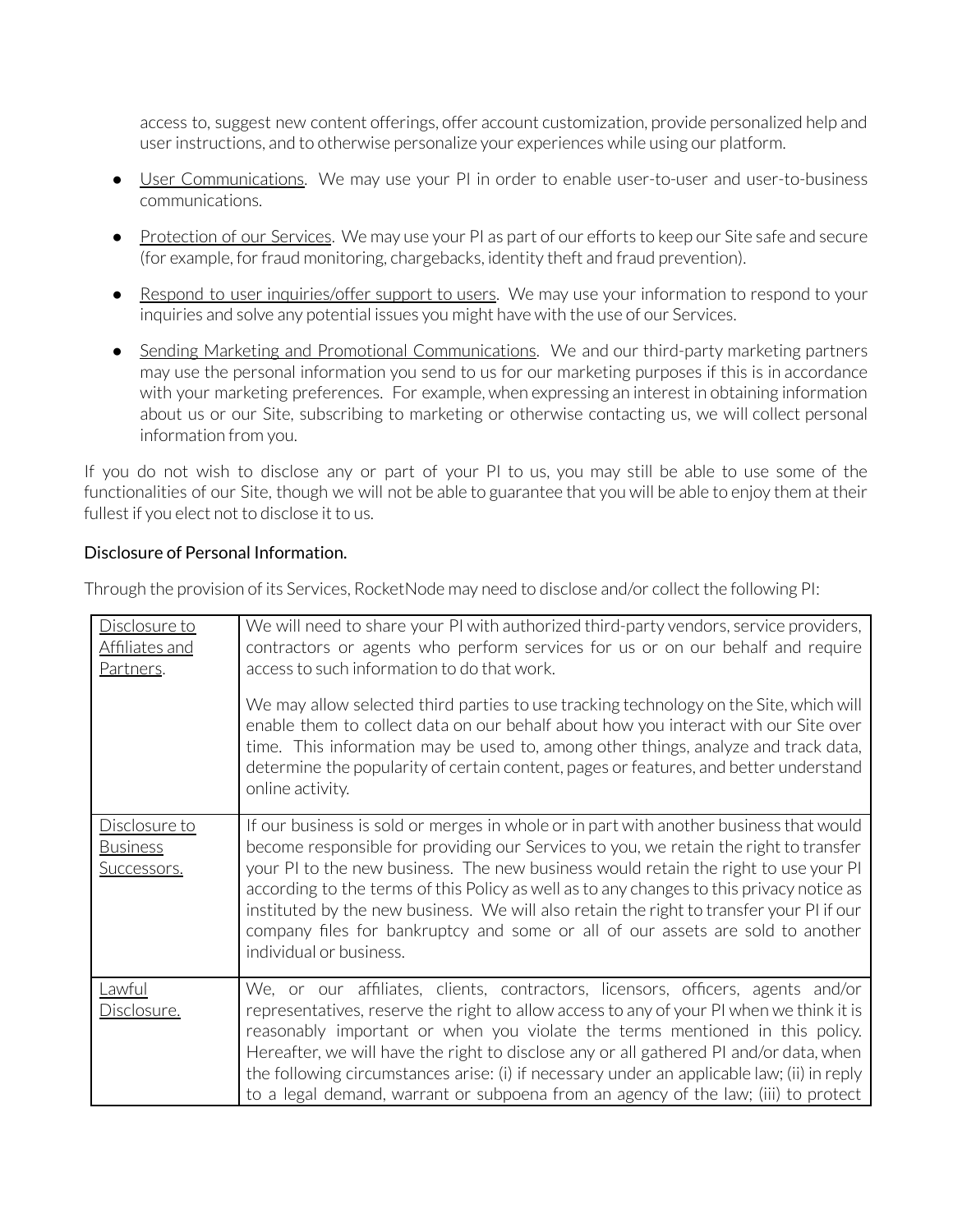|                  | ourselves and our affiliates from any legal third party claims and procedures that may<br>be brought to us (inclusive of takedown notices); and/or (iv) to prevent or cause<br>cessation of any undertakings that may be construed by us as having the ability to be<br>or cause a predicament or hazard to us.              |
|------------------|------------------------------------------------------------------------------------------------------------------------------------------------------------------------------------------------------------------------------------------------------------------------------------------------------------------------------|
| Vital Interests. | We may disclose your PI where we believe it is necessary to investigate, prevent, or<br>take action regarding potential violations of our policies, suspected fraud, situations<br>involving potential threats to the safety of any person and illegal activities, or as<br>evidence in litigation in which we are involved. |

#### Disclosure of PI to Third Party PI Processors.

In order to provide our Services, we use third-party platforms and tools that are governed by their own terms, policies and personal data collection practices and policies. Accordingly, by acknowledging your consent to this Policy, you are also acknowledging being subject to the applicable terms and conditions of such third party platforms, which provide functionalities that include aggregated statistics. Upon the case of any discrepancy or conflict among this Policy and the terms of them, the terms of the latter entities will govern.

Our Site may also present our commercial partner's hyperlinks as well as those of other third parties. Once you have used these links to leave our Site or websites, you should note that we do not have any control over other websites. Therefore, we cannot be responsible for the protection and privacy of any information that you provide whilst visiting such platforms and that such platforms are not governed by this privacy statement. You should exercise caution and look at the privacy statement applicable to the website in question.

# Commercial Message Communications Authorization.

Occasionally, we will ask you for express permission and approval to receive electronic messages in electronic format which are then sent to an electronic address and that contains a message asking recipients to participate in commercial activities such as newsletters, purchase of products, services and invitations to participate in surveys.

We will send you service-related announcements on occasions when it is necessary to do so. For instance, if our Service is temporarily suspended for maintenance, or a new enhancement is released, which will affect the way you use our services, we might send you an email. Generally, you may not opt-out of these communications, which are neither commercial nor promotional in nature.

Generally, you have the right to object to the processing of your PI if grounds for said objection are to direct marketing. You also have the right to opt out of receiving promotional communications at any time by: (i) contacting us; (ii) when we may ask you to confirm or update your marketing preferences if you instruct us to provide further the features and functionality of the Site in the future; (iii) if there are changes in the law, regulation, or the structure of our business.

# Cookie Policy.

Periodically, we may place what are known as 'cookies' inside your computer device for the purpose of tracking and collecting data in regard to your utilization of our Site, our websites and our Services. These files are small texts that our site transfers to your device, and which allow us to recognize you and obtain certain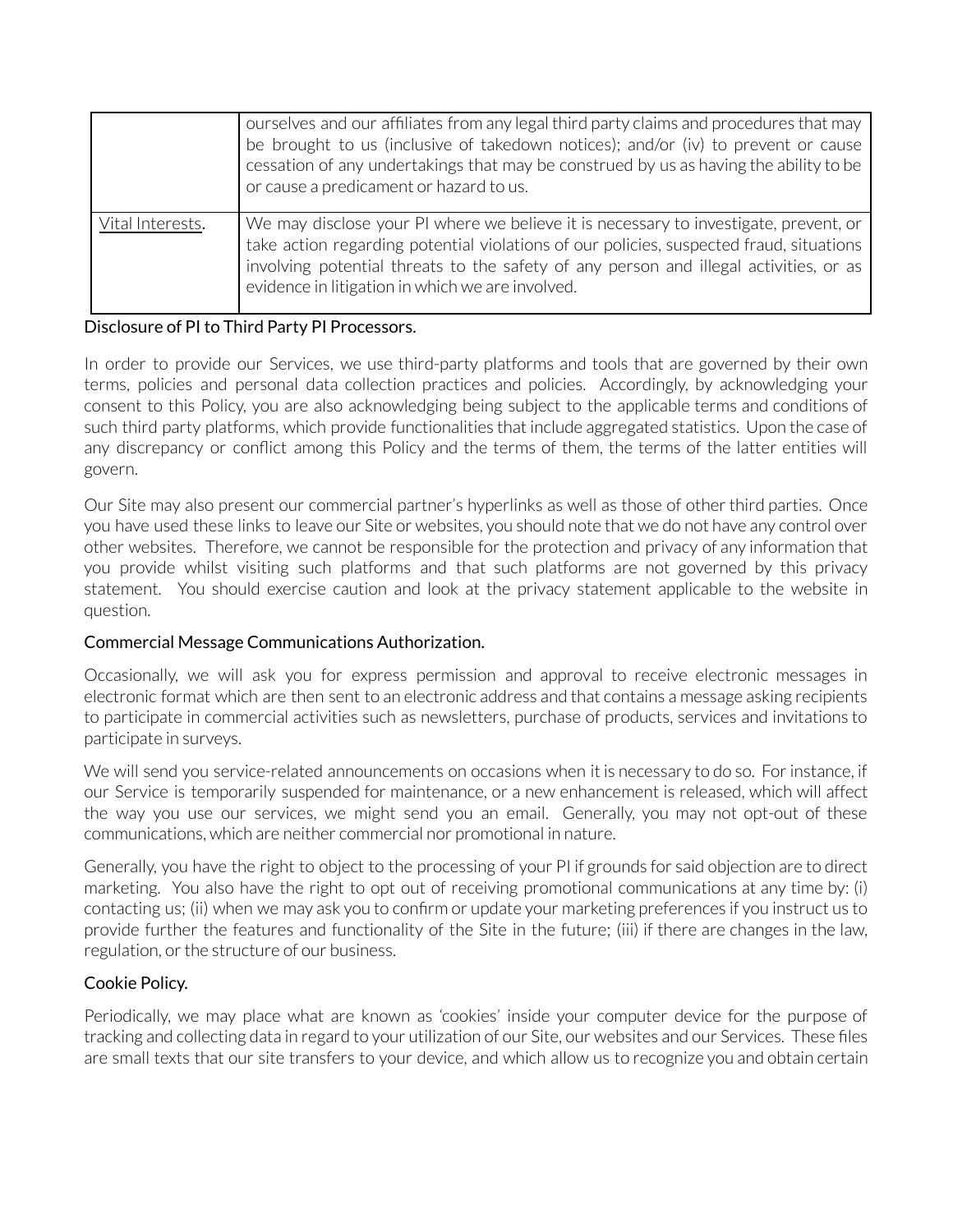data. By agreeing to accept our use of cookies, you are giving us, and the third parties we partner with, permission to place, store, and access some or all the cookies described below on your computer:

- Necessary Cookies. These cookies are necessary for proper functioning of our Services, such as displaying content, logging in, validating your session, responding to your request for services, and other functions. Most web browsers can be set to disable the use of cookies. However, if you disable these cookies, you may not be able to access features on our website correctly or at all.
- Functional Cookies. These cookies enable the Site to remember our user's choices while using our Services, such as their language, user name, and other personal settings. They can also be used to deliver services, such as letting a user make a blog post, listen to audio, or watch videos on the Site.
- Efficiency Cookies. These cookies collect information about how you use RocketNode (e.g. which pages you visit, and if you experience any errors). This helps us to improve the way our Services work, understand the interests of our users, and measure the effectiveness of our advertising. Some of our efficiency cookies are managed for us by third parties, and these cookies do not collect information that could identify you.
- Demographics and Interests Reporting Cookies. These cookies allow devices to link the actions of a user during a browsing session and for a variety of purposes, such as remembering what a user has put in their shopping cart as they browse a website. Session cookies also permit users to be recognized as they navigate a platform so that any item or page changes they make are remembered from page to page. Session cookies expire after a browser session; thus, they are not stored long term.
- Persistent Cookies. These cookies are stored on a user's device in between browser sessions, which allows us to remember the user's preferences or actions across a website (or, in some cases, across different websites).
- Session Cookies. We use session cookies to operate our Service by remembering the user credentials that you use for our Site. Please keep in mind that the user access credentials for admin accounts are encrypted and are not shared with any user.
- Preference Cookies. We use preference cookies to remember your preferences and other settings.
- Security Cookies. We use security cookies for various security purposes.

We may also collect and use the data contained in *log files*, which may include your IP address, your ISP, the browser you used to visit our platform, the time you visited our platform and which sections you visited.

When you access our platform via a mobile device, we may use your mobile device ID (i.e. the unique identifier assigned to a mobile device by the manufacturer) and/or Advertising ID (for Apple iOS) instead of cookies in order to recognize you and track displayed web pages, along with their performance. For the latest versions of Apple iOS, your device would request you one or more times for your express consent for advertising tracking.

You can instruct your browser to refuse all cookies or to indicate when a cookie is being sent. If you wish so, you can easily disable cookies on your web browsing software by following the step-by-step guides located at www.allaboutcookies.org and at www.youronlinechoices.com.

# Do-Not-Track Disclosure &Opt-out Choice.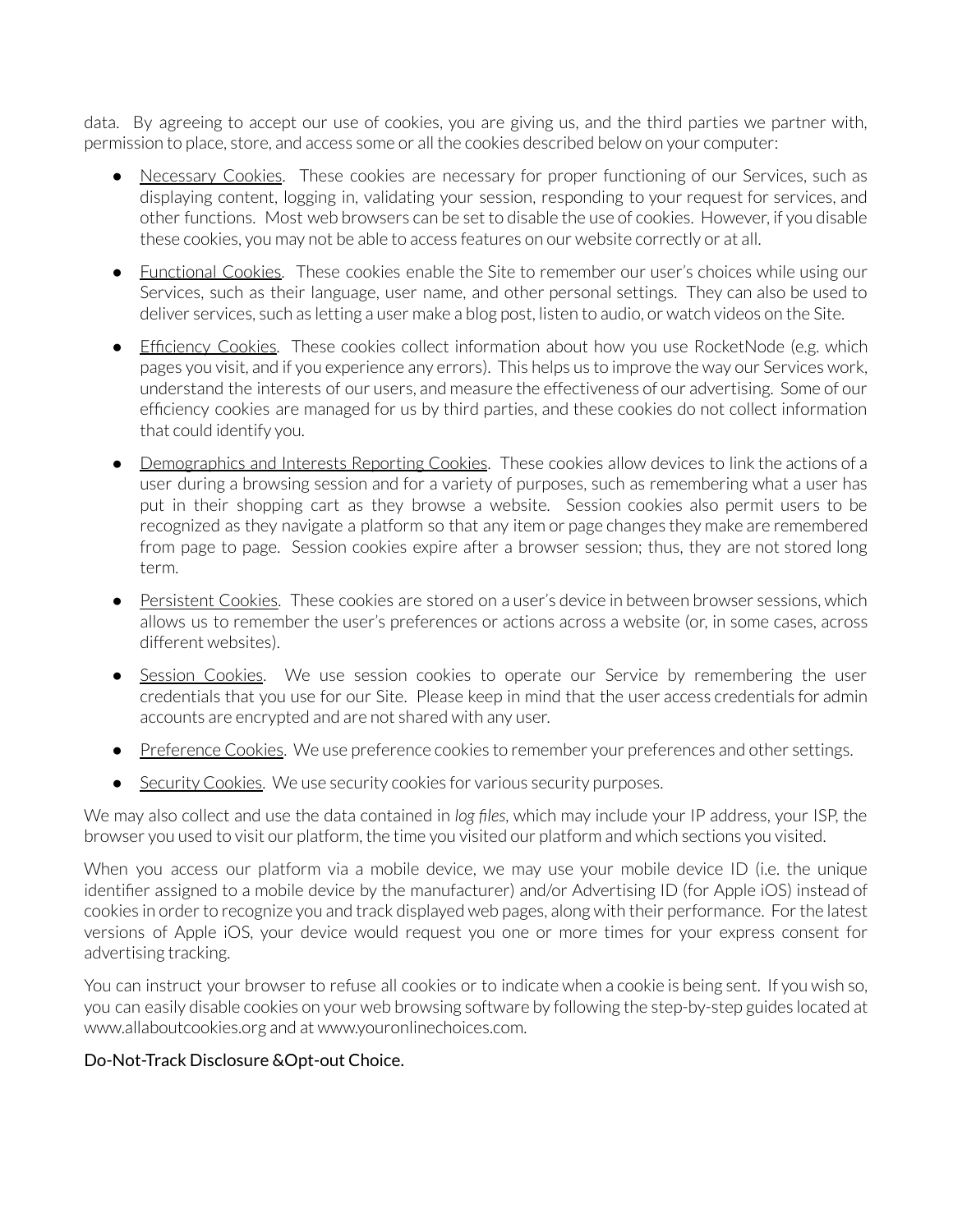For information about and to opt out of interest-based ads from many ad networks, you can visit:

USA: Digital Advertising Alliance's Consumer Choice webpage and the Network Advertising Initiative Consumer Opt-Out webpage.

Canada: Digital Advertising Alliance of Canada's Opt-Out Tool webpage.

Most web browsers and some mobile operating systems and mobile applications include a Do-Not-Track ("DNT") feature or setting you can activate to signal your privacy preference not to have data about your online browsing activities monitored and collected. At this stage, no uniform technology standard for recognizing and implementing DNT signals has been finalized.

As such, to the best of our knowledge, we currently do not respond to DNT browser signals or any other mechanism that automatically communicates your choice not to be tracked online. If a standard for online tracking is adopted that we must follow in the future, we will inform you about that practice in a revised version of this privacy notice.

### Your Choices as Our User.

You can decline to submit certain information and PI to RocketNode, in which case we may not be able to provide certain of our Services to you. You can also control the types of notifications and communications we send, limit the information shared within our platform about you, and otherwise modify certain privacy settings on your browser and device.

You can update or modify your account information at any time by logging in to your account. You may also make a number of other adjustments to settings or the display of information about you.

Any deleted content will not be able to be removed from third party sites from which it has been shared via RocketNode's standard sharing features. Please keep in mind that we have no control over deletions or changes to your content if it has been shared manually by others once it becomes public domain.

#### Security of Collected Information.

The security of your PI is important to us, but please remember that no method of transmission over the Internet, or method of electronic storage is 100% secure. While we strive to use commercially acceptable means to protect your information, we cannot guarantee its absolute security.

You can be assured that personal information collected through the Site is secure and is maintained in a manner consistent with current industry standards. The importance of security for all personal information associated with our subscribers is of utmost concern to us. Your personal information is protected in several ways. We protect inputted information by undertaking the reasonable technical and administrative security measures (e.g. firewalls, data encryption, physical & administrative access controls to the data and servers) that limit the risk of loss, abuse, unauthorized access, disclosure, and alteration.

Your personal information resides on a secure server that only selected employees and contractors have access to via password. In order to most efficiently serve you, credit card transactions and order fulfillment are handled by established third-party banking, processing agents and distribution institutions.

To protect your personal information, we take reasonable precautions and follow industry best practices to make sure it is not inappropriately lost, misused, accessed, disclosed, altered or destroyed. If you provide us with your credit card information, the information is encrypted using secure socket layer technology (SSL)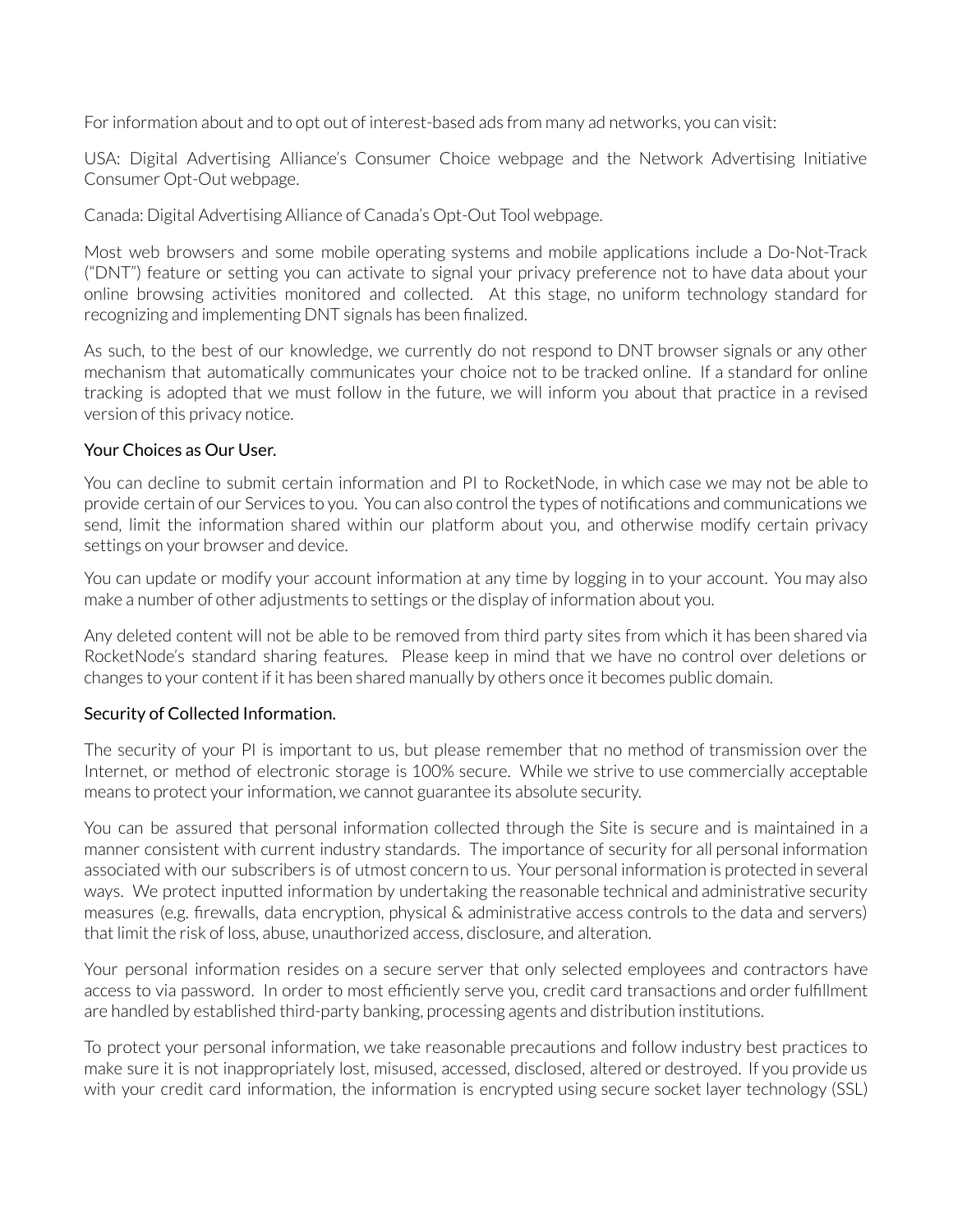and stored with encryption systems. Although no method of transmission over the Internet or electronic storage is 100% secure, we follow all requirements and implement additional generally accepted industry standards.

## Safety of Payment Information.

If you make a purchase on our Site, our third party payment processors execute, manage and process payments encrypted through the Payment Card Industry Data Security Standard (PCI-DSS). Your purchase transaction data is stored only as long as is necessary to complete your purchase transaction. PCI-DSS requirements help ensure the secure handling of credit card information by our Site and its service providers.

All direct payment gateways adhere to the standards set by PCI-DSS as managed by the PCI Security Standards Council, which is a joint effort of brands like Visa, MasterCard, American Express and Discover.

### Notice to California Residents.

Pursuant to the California Consumer Privacy Act of 2018 (the "CCPA"), RocketNode and its affiliates hereto provide the following Policy notice regarding the categories of PI that we have collected or disclosed within the preceding twelve (12) months about California residents who are not employees, independent contractors, owners, directors, officers, or job applicants of RocketNode, or emergency contacts or benefits beneficiaries of the foregoing.

Henceforth, the CCPA provides Californians with the following rights:

- Requests for Information: you (or your authorized agent) can request a copy of your PI, including how we have collected, used, and shared your PI over the past 12 months (if any), including the categories of PI we collected and our purposes for doing so; the categories of sources for that information; the categories of third parties with whom we shared it for a business purpose and our purposes for doing so.
- Your Right to Notification: under the CCPA, we cannot collect new categories of PI or use them for materially different purposes without first notifying you.
- Nondiscrimination for exercising your CCPA Rights: the CCPA prohibits us from discriminating against you for exercising your rights under the law. Such discrimination may include denying services, charging different prices or rates for services, providing a different level or quality of services, or suggesting that you will receive a different level or quality of goods or services as a result of exercising your rights.
- Your Right to Delete Pl: you can request that we delete your PI by contacting us. You also can request that we delete specific information, and we will honor such requests, unless a due exception applies, such as when the information is necessary to complete a transaction, verify a fraud, review a chargeback or contract for which it was collected or when it is being used to detect, prevent, or investigate security incidents, comply with laws, identify and repair bugs or ensure another consumer's ability to exercise their free speech rights or other rights provided by law.
	- o Please take into consideration that we may deny your deletion request if retaining the PI is necessary for us, our affiliates or our service providers in order to:
		- Complete the transaction for which we collected the PI information, provide a good or service that you requested, take actions reasonably anticipated within the context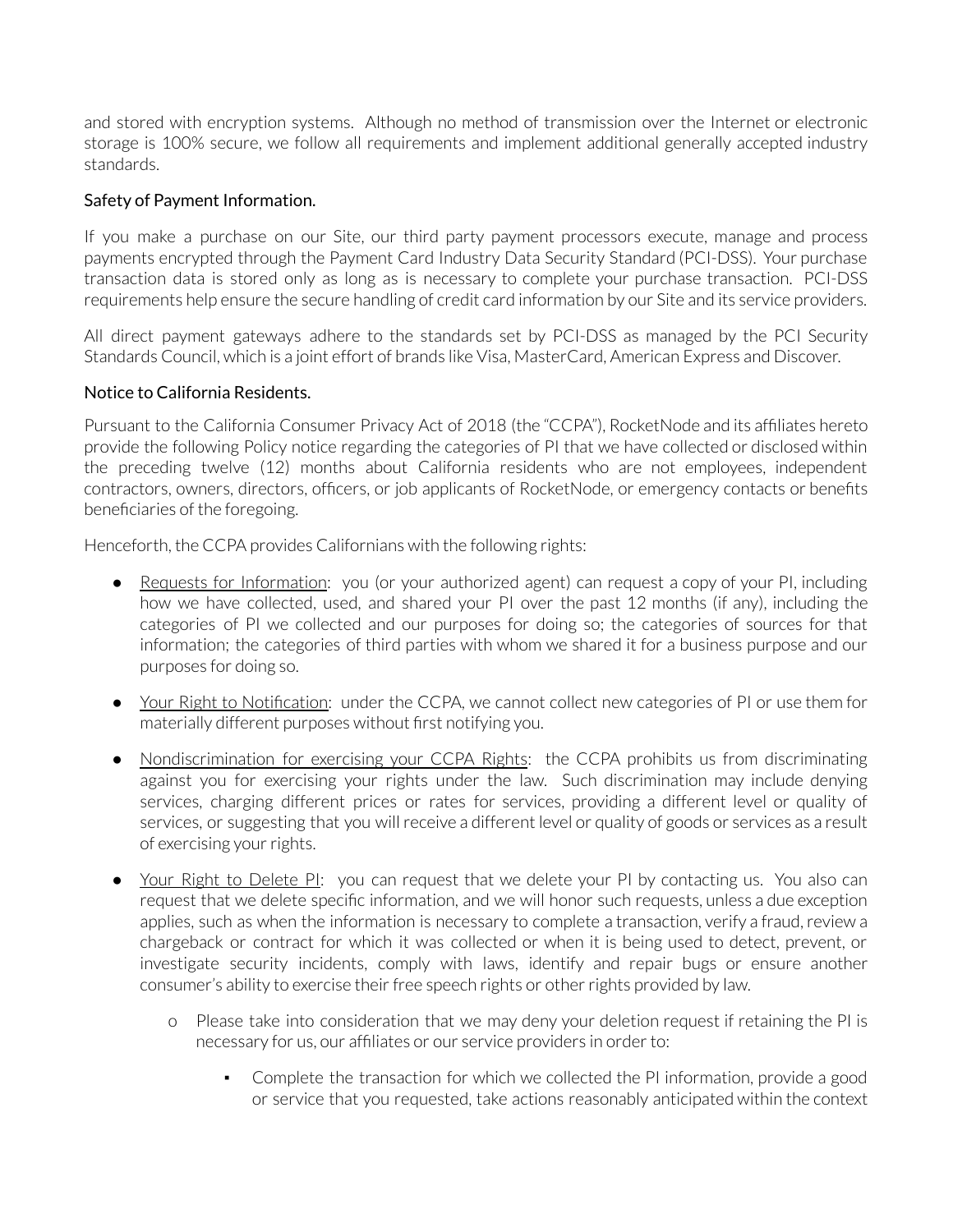of our ongoing business relationship with you, or otherwise perform our contract with you;

- Detect security incidents, protect against malicious, deceptive, fraudulent, or illegal activity, or prosecute those responsible for such activities;
- Debug our products to identify and repair errors that impair existing intended functionality;
- Exercise free speech, ensure the right of another consumer to exercise their free speech rights, or exercise another right provided for by law;
- **Comply with the California Electronic Communications Privacy Act (Cal. Penal Code** § 1546 seq.);
- Enable solely internal uses that are reasonably aligned with consumer expectations based on your relationship with us;
- Comply with a legal obligation that has substantive grounds;
- Make other internal and lawful uses of that information that are compatible with the context in which you provided it.

Overall, we have, may or will collect the following categories of PI from our users, customers and individuals, as necessary to fulfill our legal obligations and operational business purposes:

- Personal information, as defined in the California customer records law, such as contact information and financial information;
- Identifiers, such as online identifier, IP address and name;
- Financial information, such as transaction information and history and securities trading information and history;
- Internet or network activity information, such as browsing history and interactions with our and other websites and systems;
- Geo-localization data, such as device location and IP location;
- Audio, electronic, visual and similar information, such as video recordings and multimedia content created in connection with our business activities; and
- Inferences drawn from any of the PI listed above to create a profile or summary about, for example, an individual's preferences and characteristics.

# **Notice to New York Residents**

RocketNode's business operations are located within the State of New York. In compliance with the Personal Privacy Protection Law or 'PPPL', we are responsible for any and all factual or suspected security data breaches into our PI databases, and are also required to notify our New York customers of any such factual or suspected breach (by email and/or post). A breach of security is defined as an "unauthorized access, or authorized access for an illegitimate purpose of PI, that compromises the security, confidentiality or integrity of such PI".

Such notification will be subject to a variety of factors, including but not limited to, the type of PI breached, whether the database was secured or not, type of key/cipher used, whether the PI was factually or allegedly acquired by an unauthorized person, and whether misuse of the PI is reasonably possible. Our customers can rest assured that we will undertake any and all necessary safety, managerial and technical measures in order to protect your PI and our right to privacy.

# Amendments to this Policy.

Periodically, and at the final discretion of ourselves, we may update, change, suspend and/modify or our Site, our Services, our websites, this Policy and/or our Terms, in whole orin part, at any moment and without prior